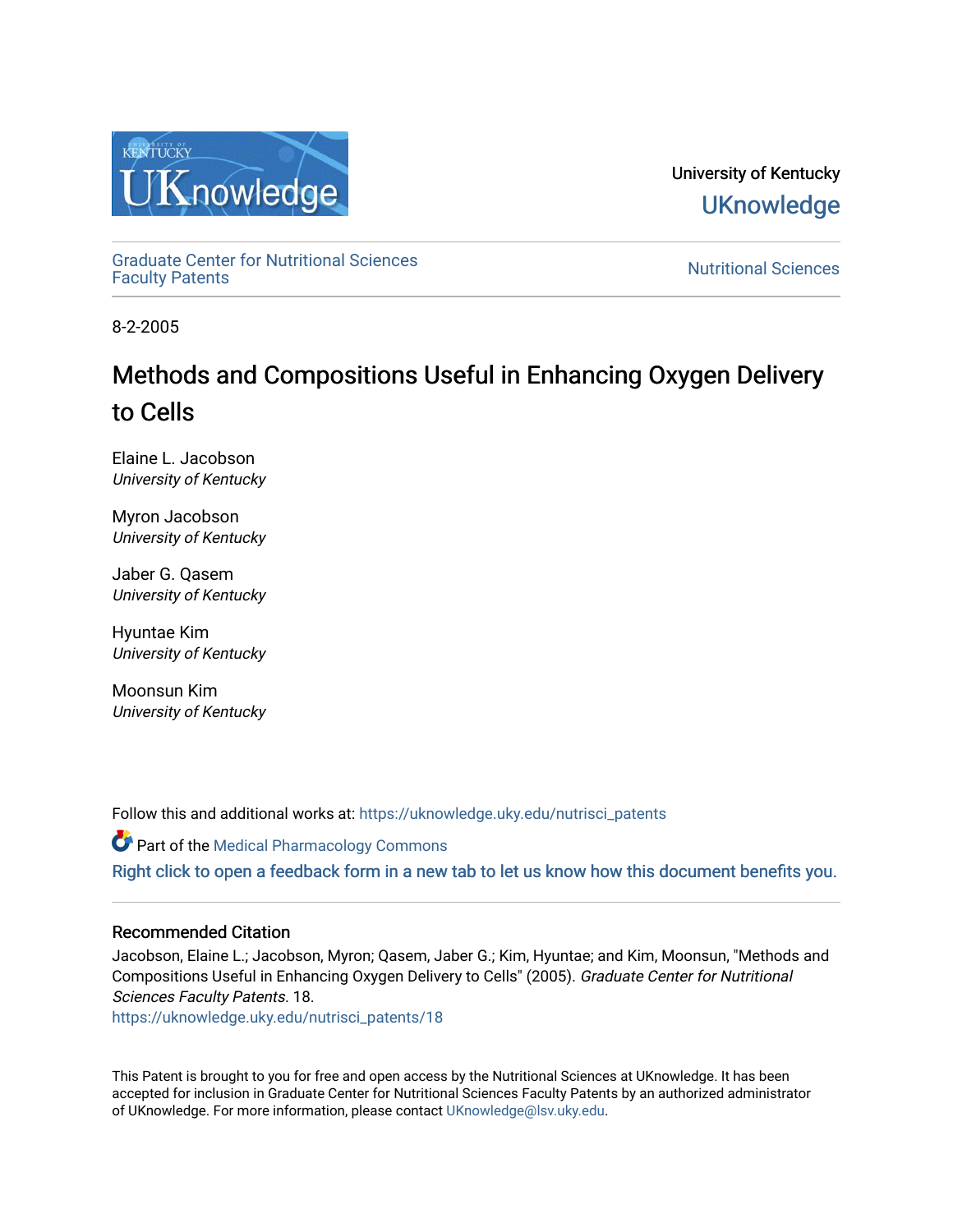

US006924299B2

US 6,924,299 B2

Aug. 2, 2005

## (12) United States Patent

## Jacobson et al.

#### (54) METHODS AND COMPOSITIONS USEFUL IN ENHANCING OXYGEN DELIVERY TO **CELLS**

- (75) Inventors: Elaine L. Jacobson, Tucson, AZ (US); Myron K. Jacobson, Tucson, AZ (US); Jaber G. Qasem, Tucson, AZ (US); Hyuntae Kim, Tucson, AZ (US); Moonsun Kim, Tucson, AZ (US)
- **Assignee: University of Kentucky Research**  $(73)$ Foundation, Lexington, KY (US)
- $(*)$ Notice: Subject to any disclaimer, the term of this patent is extended or adjusted under 35 U.S.C. 154(b) by 0 days.
- Appl. No.: 09/834,228  $(21)$
- $(22)$ Filed: Apr. 12, 2001

#### $(65)$ **Prior Publication Data**

US 2002/0034482 A1 Mar. 21, 2002

#### **Related U.S. Application Data**

- $(60)$ Provisional application No. 60/197,227, filed on Apr. 14, 2000.
- $(51)$
- $(52)$
- 

#### $(56)$ **References Cited**

 $(10)$  Patent No.:

(45) Date of Patent:

#### **U.S. PATENT DOCUMENTS**

| 2,431,558 A     | * 11/1947 Huber |                         |
|-----------------|-----------------|-------------------------|
| 4,847,260 A     |                 | $*$ 7/1989 Abe et al.   |
| 5,151,271 A     |                 | * $9/1992$ Otsuka et al |
| 5,738,879 A $*$ | 4/1998 Rine     |                         |

#### OTHER PUBLICATIONS

Shargel et al., Applied Biophaceutics and Pharmacokinetics, 3rd ed., 1993, pp. 77-83.\*

Remington's Pharmaceutical Sciences, 18<sup>th</sup> ed., 1990, p. 1680.\*

Le et al., International Journal of Pharmaceutics, 1998; 163:  $11 - 22.*$ 

\* cited by examiner

C

হ

Primary Examiner-San-Ming Hui (74) Attorney, Agent, or Firm-Fulbright & Jaworski LLP

#### **ABSTRACT**  $(57)$

<u>( A</u>

The invention discloses compositions and methods which are useful in improving delivery of oxygen to cells. The compositions require at least one derivative of a compound. The derivatives are chosen to have log P values below about 6.0

### 11 Claims, 4 Drawing Sheets

A niacin ester rapidly partitions from a skin cream or lotion into the surface layer of skin

The niacin ester partitions at the desired rate from the surface layer into the epidermis

The niacin ester is bioconverted to niacin by enzymes present in the epidermis

Niacin is delivered to blood capillary cells

Niacin causes sustained dilation of the capillaries that results in an increased supply of oxygen in the dermis where it supports energy metabolism of dermal fibroblasts

The increased oxygen in the dermis diffuses into the epidermis where it supports energy metabolism in epidermal keratinocytes

**Stratum Corneum** (Dead Cells, Lipid Rich)

Epidermis (Live Dividing Cells)

#### Dermis

(Cells and Non-cellular Matrix Protein Fibers Such as Collagen and Elastin)

**Blood Capillaries** (route to general circulation)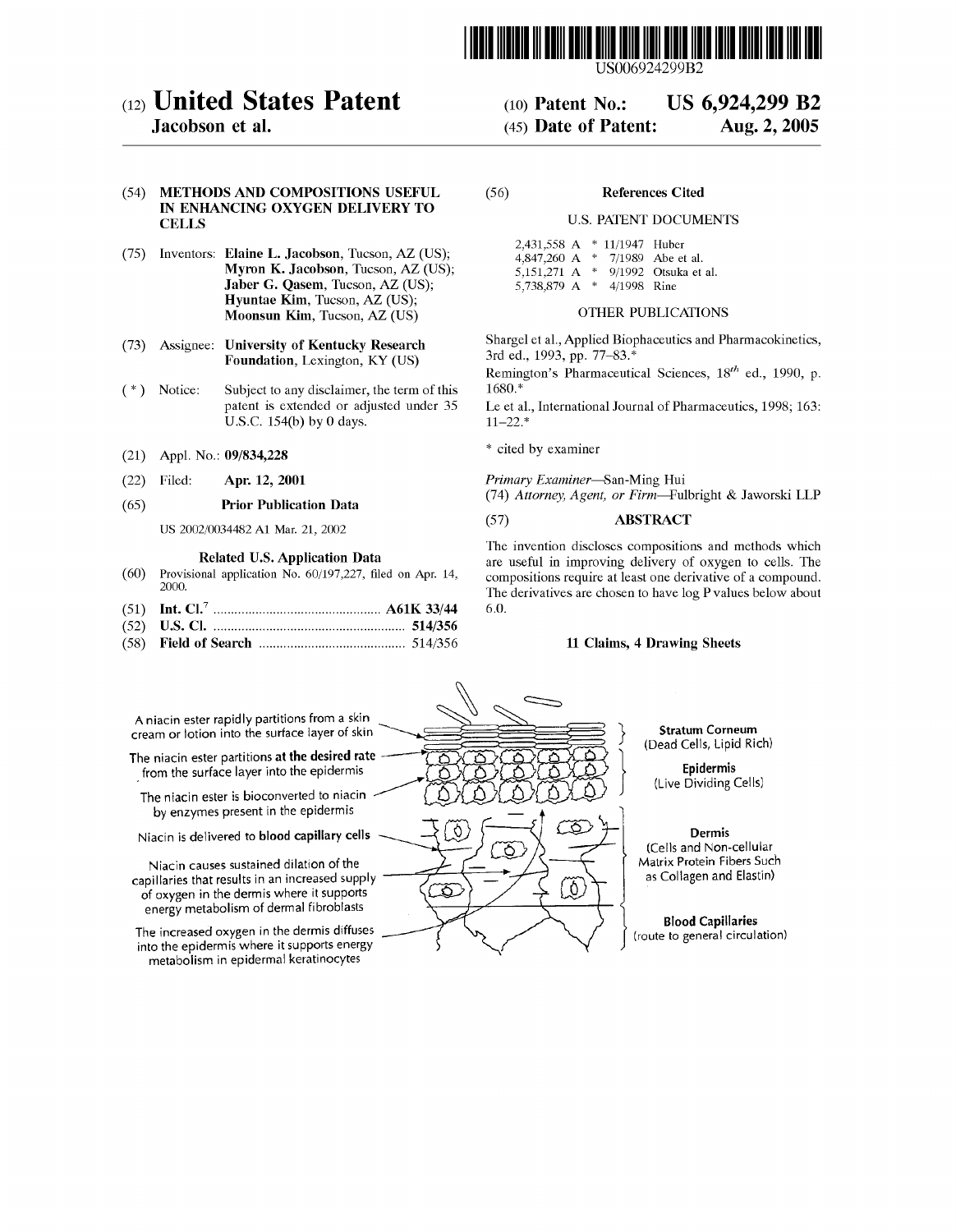

 $\frac{1}{2}$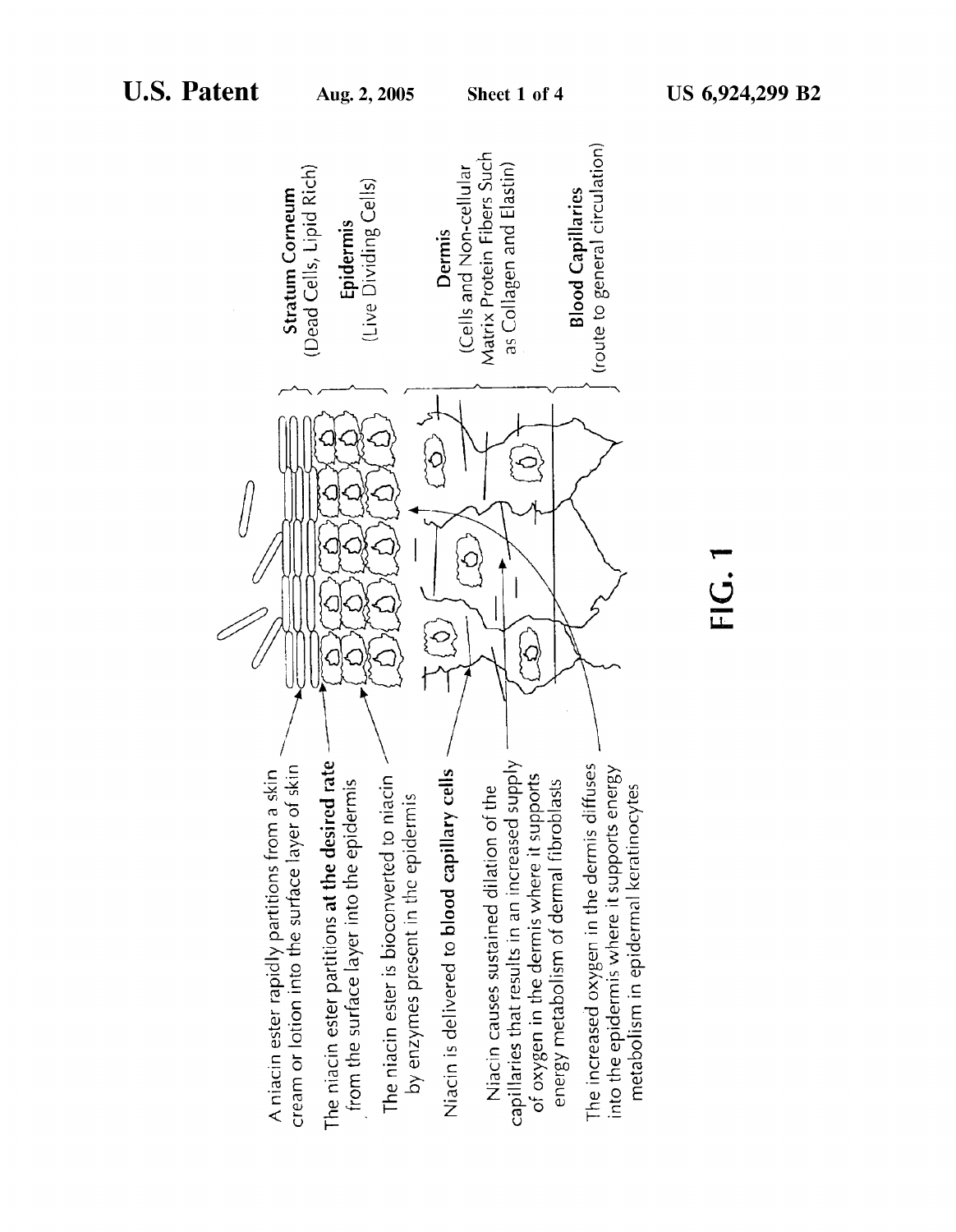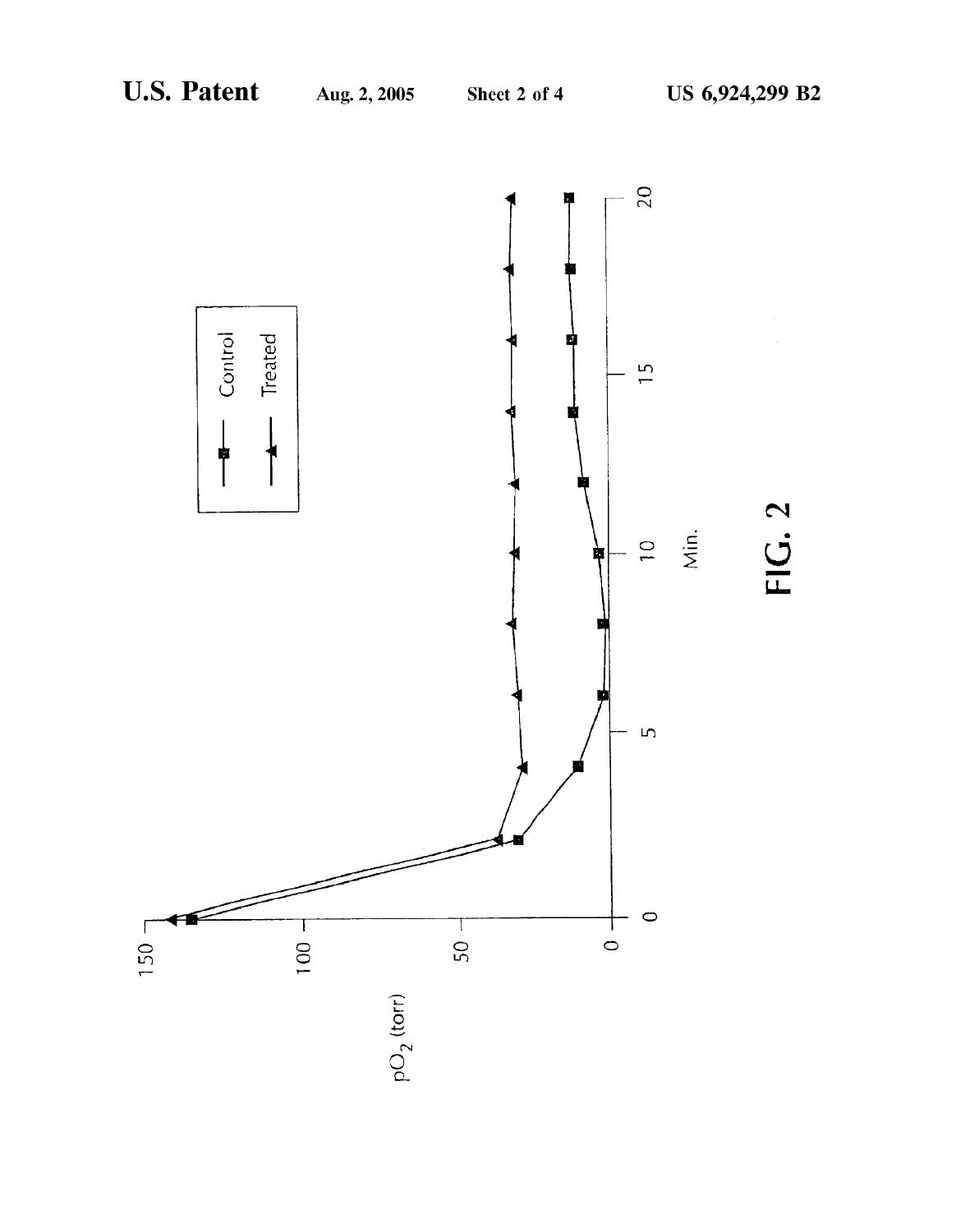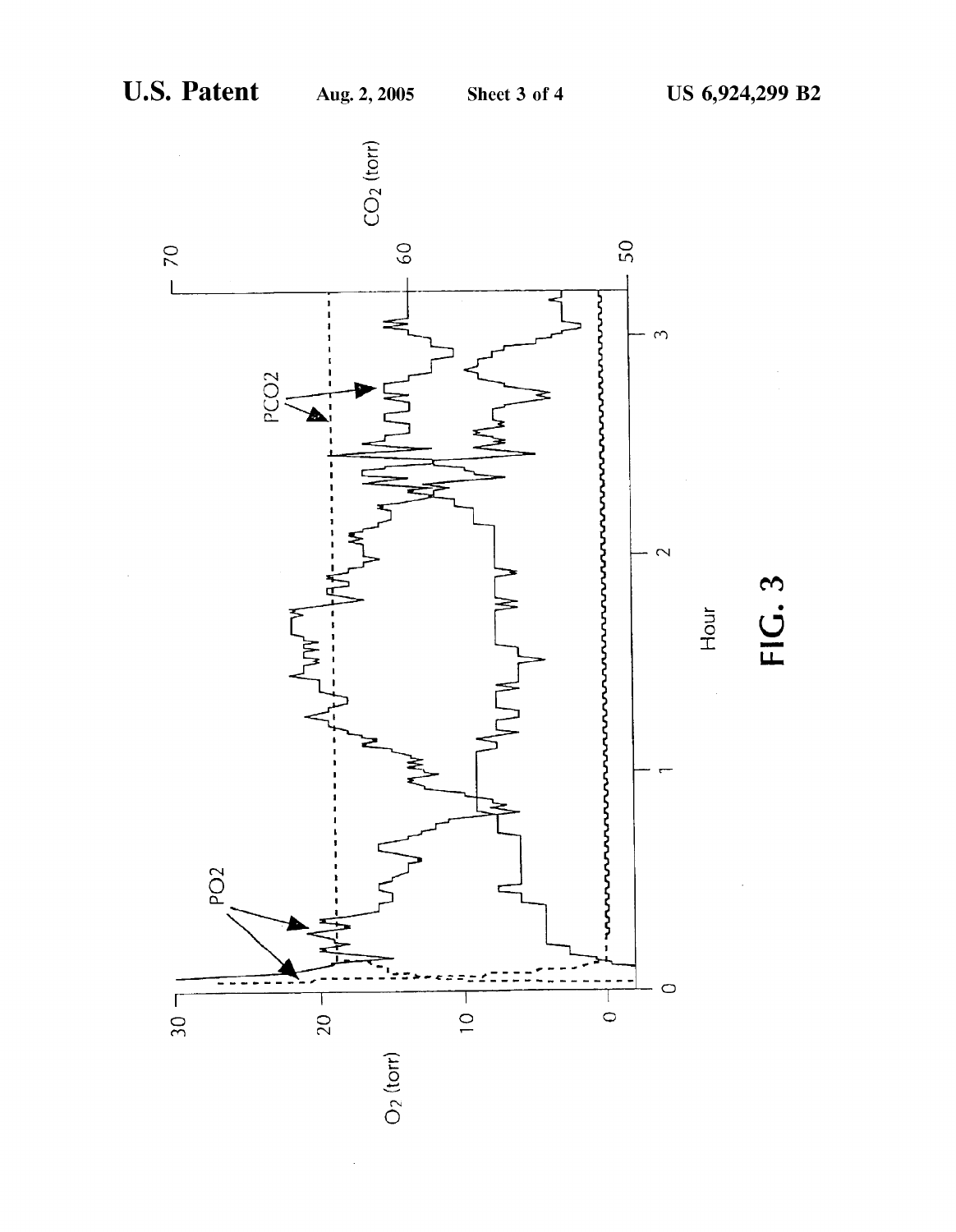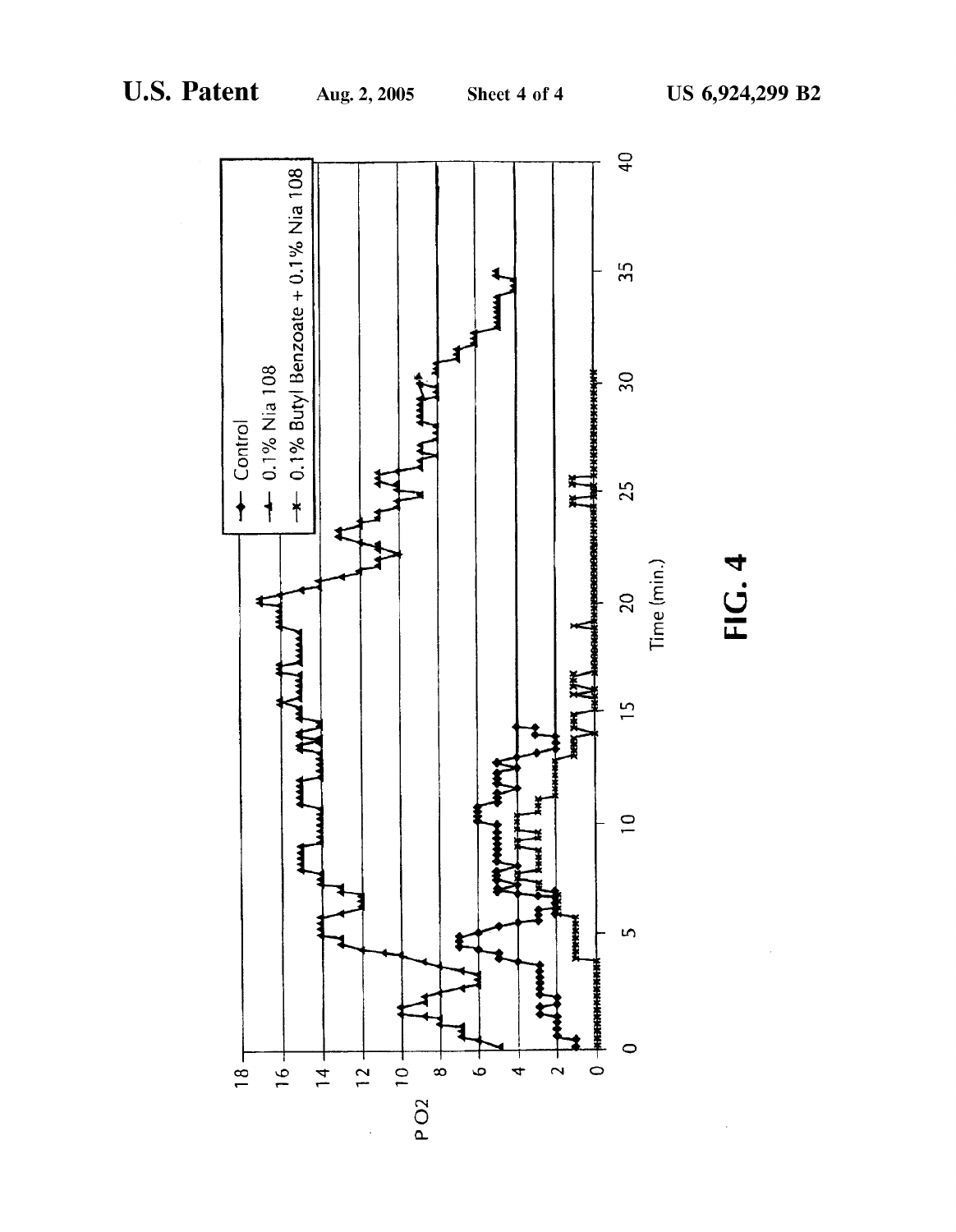10

15

30

### METHODS AND COMPOSITIONS USEFUL IN ENHANCING OXYGEN DELIVERY TO **CELLS**

#### RELATED APPLICATION

This application claims priority of provisional application Ser. No. 60/197,227, filed Apr. 14, 2000, incorporated by reference.

#### FIELD OF THE INVENTION

This invention relates to methods that are useful in improving the delivery of oxygen to tissues and organs, such as skin. Therapeutic uses of the method are disclosed as Well.

#### BACKGROUND AND PRIOR ART

The skin plays multiple roles in protection from environ mental insults. Environmental exposure results in the pro gressive deterioration of skin that is initially cosmetic but can lead to end stage diseases such as actinic keratosis and  $20$ skin cancer. Hereinafter, While the skin Will be discussed specifically, it is to be understood that the remarks are applicable to organs and tissues in general.

Health of skin, as Well as other tissues and organs, is dependent upon supplies of many essential nutrients to cellular components Which are a part thereof, oxygen in particular, as well as the efficient removal of waste products such as carbon dioxide, and other metabolic end products. An optimal supply of oxygen is required in order to support metabolic pathWays Which inter alia, support the cellular mechanisms that lead to resistance of skin deterioration. 25

The delivery of oxygen to skin via blood circulation is distal to delivery to most other organs. Further, the upper vascular. This leaves the upper layers of skin at high risk of receiving insufficient oxygen. most living layer of skin, i.e., the "epidermis," is non- $_{35}$ 

Skin is a complex organ system, consisting of multiple layers. The uppermost, or "stratum corneum" layer, consists of non-living material derived primarily from the terminal  $_{40}$ differentiation of epidermal keratinocytes, and provides a protective barrier for the underlying components of skin. The epidermis contains a number of cell types, although keratinocytes are the major cell type. Dermal fibroblasts are embedded within a matrix comprised of collagen, elastin, <sub>45</sub> proteoglycans, and other extracellular matrix molecules. Blood capillaries are found in the dermis, but the epidermis is non-vascular.

As people age, progressively deleterious changes in skin appearance occur. The initial changes are the loss of smooth 50 skin texture and the appearance of age spots, followed by changes in elasticity that lead to the appearance of skin Wrinkles. The age at Which these changes appear and the rate at Which one stage progresses to the next varies greatly from individual to individual. During the normal aging process, 55 both the epidermis and dermis become thinner With a loss of cell numbers and connective tissue, leading to the appear ance of fine wrinkles. Ultraviolet (UV) irradiation from the sun causes photodamage that accelerates skin deterioration. In contrast to the thinning observed in sun-protected skin, 60 photodamaged skin has a thickened and rough appearance with an increase in deeper skin wrinkling which occurs in dermal tissue. Photodamage also causes end-stage skin deterioration including pre-malignant lesions termed actinic keratosis and skin cancer.

Compelling evidence now indicates that oxidative stress, defined as an abnormal accumulation of reactive oxygen

species (ROS hereafter) is involved in the pathophysiology of skin deterioration. ROS include, inter alia, superoxides, the hydroxyl radical, hydrogen peroxide, singlet oxygen, nitric oxide, peroxynitrite, and hypochlorite. See, e.g., Simonian, et al., Ann. Rev. Pharmacol. Toxicol. 36:83—106 (1996), incorporated by reference. All cells are exposed to ROS during the normal course of energy metabolism, via environmental exposure and/or immune surveillance. While ROS are involved in normal cell signaling pathways, elevation of ROS during oxidative stress disrupts signaling pathWays, often resulting in cell death by apoptosis or necrosis. Thus, it is likely that ROS are involved in the decrease in cell number observed over time, even in sun protected skin.

Exposure to the ultraviolet rays of sunlight is a major source of skin oxidative stress. Two major targets for damage by ROS in skin are DNA and protein. DNA damage is of particular interest in that unrepaired damage can lead to the loss of skin cells and to altered functioning of cells that survive genotoxic stress.

While some changes in skin during aging can not be avoided, much skin deterioration at an early age is avoid able. Skin cells contain a number of protective mechanisms for the prevention and repair of ROS damage to DNA and protein. For example, a number of intracellular molecules, including glutathione and the antioxidant vitamins C and E play key roles in scavenging ROS before they can react With cellular macromolecules. Indeed, the antioxidant vitamins have already found application in the prevention of skin deterioration, as they are components of many skin creams. Also, cells contain complex mechanisms for the mainte nance of genomic integrity. Of particular interest herein is the accumulating evidence for the involvement of DNA repair mechanisms in maintaining the genomic integrity of organs and tissues subjected to genotoxic stress caused by, e.g., ROS, including skin.

The delivery of oxygen is important for proper mainte nance of cell energy metabolic pathways, which in turn is important for alleviating the problems discussed herein. It is desirable to have a method available by Which oxygen delivery to a tissue or organ, such as the skin, can be improved. Hence, one object of the invention is a method for improving delivery of oxygen to tissues and organs, such as skin. Yet a further aspect of the invention are compositions useful in achieving this goal. Still a further aspect of the invention is the treatment of conditions Where improved oxygenation is called for, via application of the methods and compositions of the invention.

HoW these aspects of the invention are met Will be seen from the disclosure Which folloWs.

#### BRIEF DESCRIPTION OF THE FIGURES

FIG. 1 depicts the skin, in cross section, in combination with an illustration of the delivery system of the invention.

FIG. 2 depicts data obtained in accordance With the invention, via the use of a transcutaneous oxygen monitor. FIG. 3 shows results from a further experiment, using the

transcutaneous oxygen monitor.

FIG. 4 shows data from an experiment showing that niacin esters are converted to niacin in order to improve skin oxygenation.

#### DETAILED DESCRIPTION OF PREFERRED EMBODIMENTS

The invention described herein involved various formu lations designed to enhance delivery of oxygen to tissues

65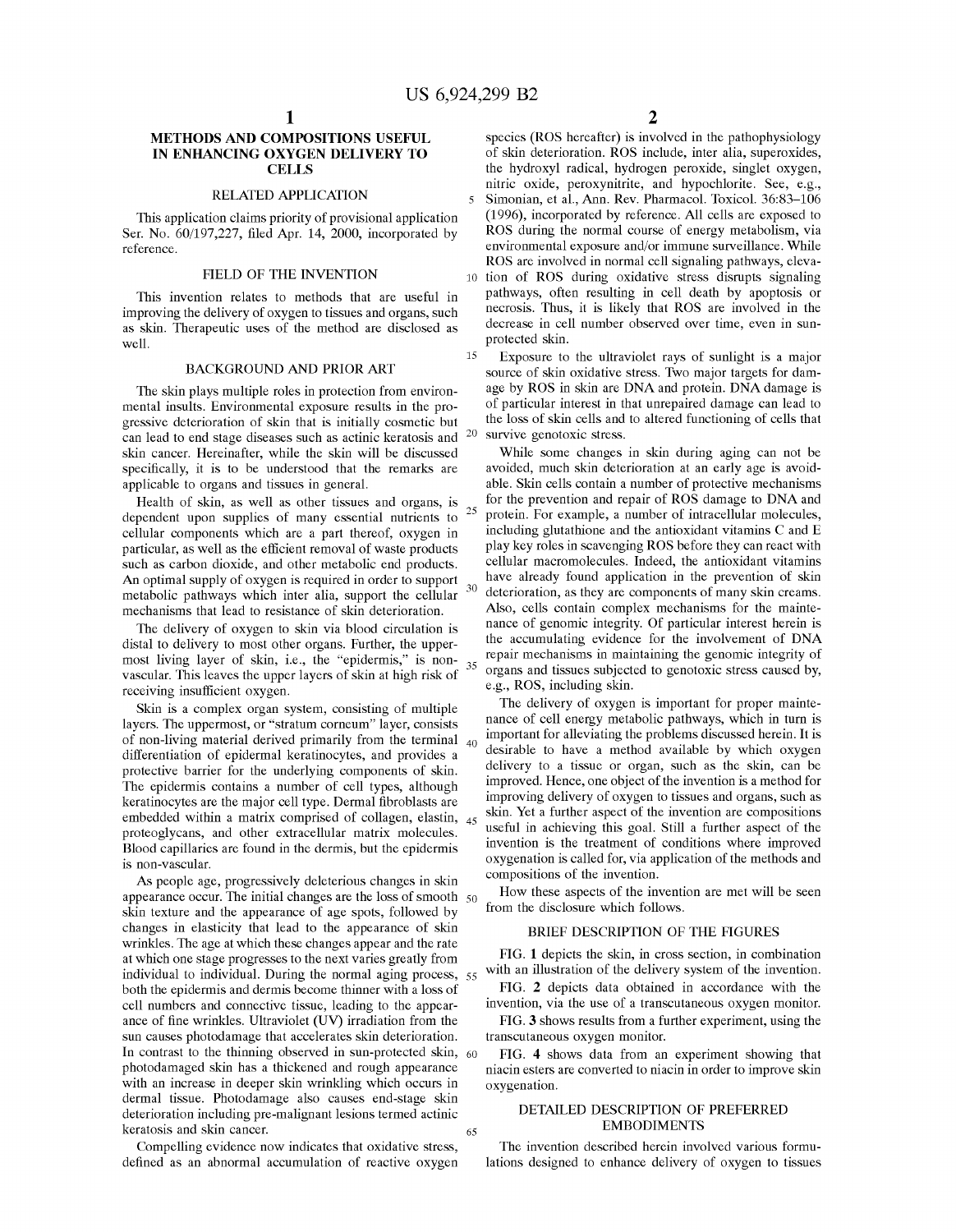35

65

and organs, such as the skin. The compositions are formu lated so as to partition rapidly into a layer, such as the stratum corneum layer of the skin, at a rate Which permits sustained delivery of an active agent or agents to, e.g., the epidermis, in a sustained fashion and at a concentration 5 Which provokes capillary dilation. As a result of capillary dilation, blood flow increases, thereby increasing oxygen tension in the dermis Which in turn supports both energy metabolism in epidermal fibroblasts, and epidermal keratinocytes When the skin is involved, and other parallel cell 10 types When other tissues and/or organs are involved.

The highly lipophilic nature of the stratum corneum dictates that the desired oxygen enhancing agent must be sufficiently lipophilic to effectively partition into the stratum corneum from the donor compartment, Which may be, e.g., 15 a skin cream or lotion. This necessitates the preparation of a distinct lipophilic agent, such as those described in more detail infra. Diffusion from the stratum corneum into the epidermis also requires that the agent should be sufficiently lipophilic to rapidly partition from the cream or lotion into 20 the stratum corneum. Niacin esters are exemplified herein. Lipophilic derivatives of niacin esters can be prepared, and these are converted into active niacin esters folloWing dif fusion out of the stratum corneum into the epidermis; however, other materials could also be used. The lipophi- 25 licity of the agent should alloW it to be formulated in, e.g., skin cream or lotion and the ester linkage should be very stable in these formulations to, e.g., chemical hydrolysis under aqueous conditions.

The experiments which follow set forth the invention in  $30$ greater detail, but should not be construed as limiting the invention in any Way.

#### EXAMPLE 1

Nicotinic acid esters were synthesized in accordance with Ser. No. 09/452,617, filed Dec. 1, 1999, incorporated by reference. In brief, nicotinoyl chloride Was combined With triethylamine (TEA), dimethylaminopyridine (DMAP), and various alkyl alcohols, under nitrogen. Esters resulting from  $40$ the synthesis Were separated via silica gel column chromatography, and converted to HCl salts for further purification, using standard methods. The purity was confirmed via thin layer chromatography, and  ${}^{1}$ H-NMR.

The  $P_{oct/w}$  values for these compounds were determined in accordance with Harnisch, et al., J. Chromatog. 282:315-332 (1983), incorporated by reference. This reference also describes determination of "log P" values, described infra.  $45$ 

#### EXAMPLE 2

This example details the first of two sets of experiments designed to determine the vasodilation effect of alkyl niacin esters. Formulations Were prepared by combining the alkyl esters referred to supra in a skin lotion, at  $0.1\%$  and  $1.0\%$  55 concentrations. The lotions Were applied topically to the skin of human volunteers on the anterior surface of a forearm. Vasodilation Was observed visually, i.e., by observing blush ing at the site of application, or lack thereof. Both onset and duration of vasodilation Were measured.

The results for the esters tested are set forth in Table 1, Which folloWs. This table includes lipophilicity of the tested compounds, in log P values, folloWing Harnisch, et al., supra, incorporated by reference, as Well as the results of visual observation.

It Will be seen that small chain alkyl esters, i.e., those With 8 carbon atoms or less in the alkyl chain, caused vasodilation

4

at concentrations as loW as 0.1%, While C9 and C10 alkyl esters caused vasodilation at 1.0% formulations. The longer chain esters, i.e., those at C12 or higher, did not provoke vasodilation at either concentration.

The onset and duration of vasodilation Was determined, again by visual determination, for C2, C6, and C8 alkyl esters. Results are set forth in Table 2. Note that the log P values provided for the C9 and C11 compounds are derived from a plot of experimentally determined values for other compounds. The C8 compound provided the longest effect. Thus, niacin esters With log P values of less than 6.0 are preferred. Most preferred are esters With log P values in the range of from about 4.5 to about 5.5.

TABLE 1

|              | Properties of Niacin Esters |      |                 |  |  |  |
|--------------|-----------------------------|------|-----------------|--|--|--|
| Alkyl Carbon |                             |      | Vasodilation at |  |  |  |
| Chain Length | Log P Value*                | 0.1% | 1.0%            |  |  |  |
| 1 carbon     | 0.84                        | Yes  | Yes             |  |  |  |
| 2 carbons    | 1.3                         | Yes  | Yes             |  |  |  |
| 4 carbons    | 2.4                         | Yes  | Yes             |  |  |  |
| 6 carbons    | 3.5                         | Yes  | Yes             |  |  |  |
| 8 carbons    | 4.8                         | Yes  | Yes             |  |  |  |
| 9 carbons    | $5.0*$                      | No   | Yes             |  |  |  |
| 10 carbons   | 5.8                         | No   | Yes             |  |  |  |
| 11 carbons   | $6.0*$                      | No   | Slight          |  |  |  |
| 12 carbons   | 6.6                         | No   | No              |  |  |  |
| 13 carbons   | 7.5                         | No   | No              |  |  |  |
| 14 carbons   | 7.6                         | No   | No              |  |  |  |
| 15 carbons   | 8.3                         | No   | No              |  |  |  |
| 16 carbons   | 9.2                         | No   | No              |  |  |  |
| 18 carbons   | 9.7                         | No   | No              |  |  |  |

TABLE 2

| Vasodilation Properties of Selected Niacin Esters |                                              |                                                   |  |  |
|---------------------------------------------------|----------------------------------------------|---------------------------------------------------|--|--|
|                                                   |                                              | Vasodilation Effect at 0.1%                       |  |  |
| Niacin Ester                                      | Onset                                        | Duration                                          |  |  |
| Ethyl niacin<br>Hexyl niacin<br>Octyl niacin      | $5-10$ min<br>$10 - 15$ min<br>$10 - 20$ min | $30 - 45$ min<br>$60 - 90$ min<br>$240 - 360$ min |  |  |

#### EXAMPLE 3

50 cation; hoWever, they do not indicate Whether the vasodila 60 volunteers' forearms. The transcutaneous values Were The experiments reported in Table 1 reveal compounds that provide sustained vasodilation folloWing topical appli tion effect is accompanied by an increased release of oxygen into the skin tissue. To examine this issue, the oxygen content of skin to Which the octyl ester discussed supra Was determined directly, using a transcutaneous oxygen monitor. The 1% formulation of the octyl ester Was applied to skin for 30 minutes. After this thirty minute period, the skin Was cleaned With soap and Water, Wiped With an alcohol sWab, and a drop of deionized water was placed on the sensor surface before its attachment to the anterior surface of the recorded constantly, and stored by the instrument. The monitor measures relative oxygen content, because the tem perature at Which the monitor operates does impact the oxygen permeability of the stratum corneum. See, e.g., Martin, Resp. Care 35:577-589 (1990), incorporated by reference. The sensor Was calibrated at 4 hour intervals, or whenever the sensor temperature was changed.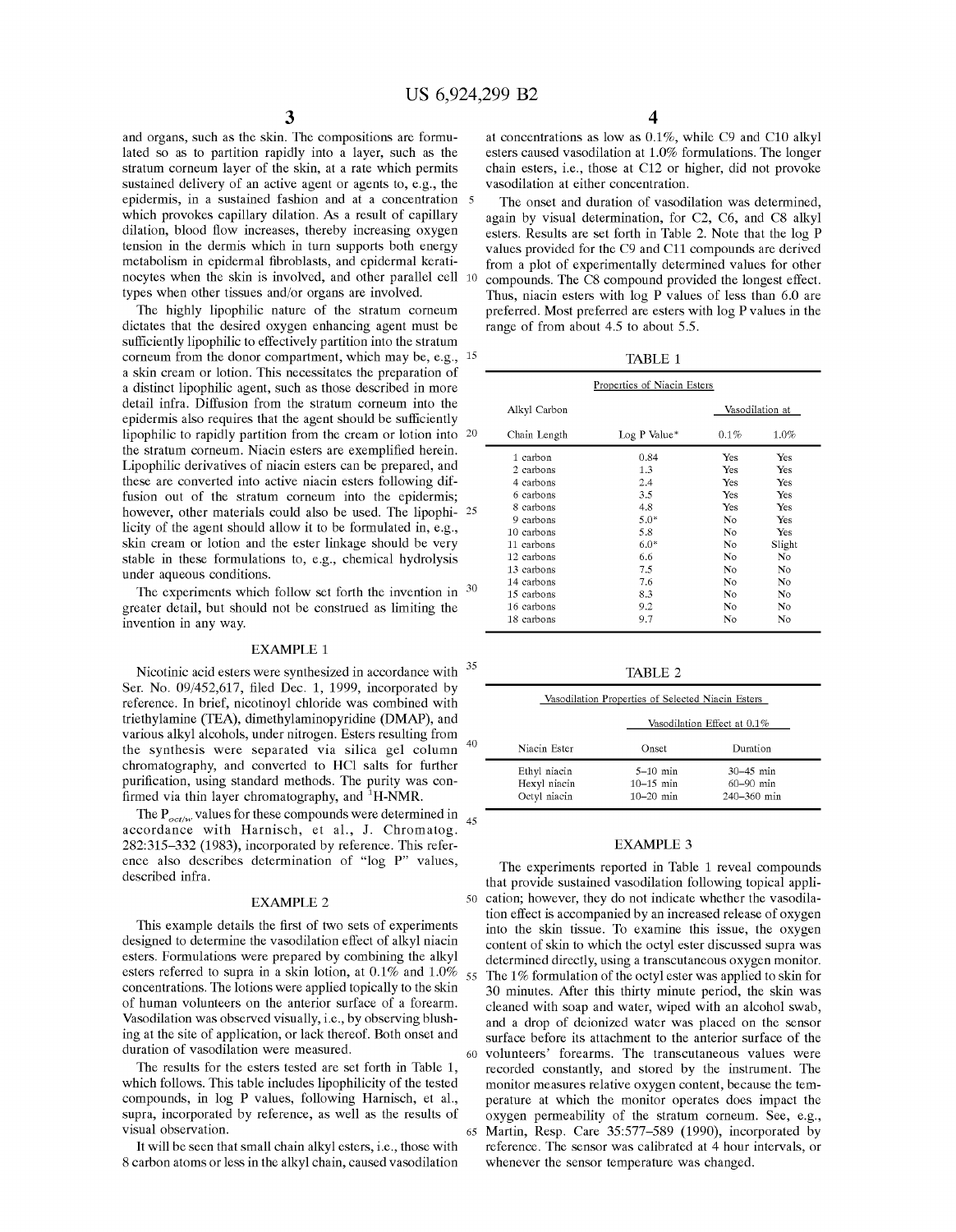30

The results of one set of experiments are presented in FIG. 2. The monitor Was operated at a temperature of 40° C. Values are given for both a control, and the formulation described herein.

The first, high value is representative of oxygen tension of  $\frac{1}{5}$ air in the monitor probe at the time of application, and then drops rapidly to a very low value, demonstrating low skin oxygen content. This Was folloWed by an increase and a plateau, Which is attributed to the effect of simply operating the monitor at 40 $^{\circ}$  C. The depicted results then show a  $_{10}$ sustained increase in skin oxygen as a result of application of the niacin ester. Comparison of the results for the control and the test compound shoW a clear increase in the amount of oxygen being delivered to the capillaries.

In a folloW-up experiment, the monitor Was operated at 15 38° C., and both  $O_2$  and  $CO_2$  were measured, with a combined transcutaneous oxygen and  $CO<sub>2</sub>$  monitor. FIG. 3 presents these results. The control is represented by the dotted line. The results show a sustained increase in skin oxygen content, and a decrease in  $CO_2$  content as a result of  $20$ the application of the niacin ester. The latter result indicates that the topical application is also enhancing removal of metabolic products. While the results of skin oxygen and CO<sub>2</sub> measurements are consistent with the observed vasodilation reported in Table 1, observation of vasodilation alone 25 does not necessarily indicate an increased release of oxygen into the skin tissue; hoWever, the results disclosed in FIGS. 2 and 3 demonstrate that application of the niacin esters effects both increased blood flow into skin and increased release of oxygen into the skin.

#### EXAMPLE 4

Previous Work by Sugibayashi, et al., J. Controlled Release 62:201—208 (1999) has shoWn that, With respect to skin, there is little or no esterase activity in the stratum  $_{35}$ corneum, the epidermis has highest activity, and the dermis has reduced activity relative to the epidermis. As such, experiments Were undertaken to determine if esters require conversion to other molecules in order to provoke oxygen ation. An experiment demonstrating that niacin esters 40 require conversion to niacin in order to achieve skin oxy genation is shoWn in FIG. 4. Parallel experiments Were carried out using 0.1% octyl niacin ester lotion, and a lotion containing octyl niacin ester  $(0.1\%)$ , and  $0.1\%$  butyl benzoate. Butyl benzoate has a log P value of 3.5, as compared  $_{45}$ to a value of 4.8 for the octyl ester, suggesting faster partitioning into the epidermis. The presence of the inactive ester, i.e., butyl benZoate, blocked the increase in oxygen content, demonstrating that the conversion of niacin ester to niacin is required. This also shows that inactive co-esters can  $_{50}$ be used the modulate the oxygenation effect.

Oxygen content Was measured in the same Way as is described, supra, or using other techniques known to the art.

The foregoing examples describe the invention, Which relates to methods and compositions for increasing oxygen 55 delivery to cells. Briefly, these require the use of a derivative of a vasodilator compound, Wherein the derivative has a structure such that improved permeation of the vasodilator compound is achieved. In the case of niacin, esters are preferred. Any ester which is a substrate for an indigenous  $\frac{60}{ }$ esterase may be used, and is a part of the invention. Especially preferred is the octyl ester of niacin. Especially preferred are esters Which have log P values, as described supra, which are lower than about 6.0, more preferably from about 4.5 to about 5.5.

Also a part of the invention is the use of esterified, alcohol analogs of nicotinic acids, Wherein the ester group contains from 6 to 12 carbon atoms, preferably 8 to 10, and most preferably 8 carbon atoms. Such molecules also function in the Way the niacin esters function. Alcohol analogs of niacin cause vasodilation, and the ester derivatives act in the same Way as the ester described supra.

"Derivative" as used herein refers to any chemical modi fication of the base, vasodilator compound which results in a molecule with the permeation qualities described supra, e.g., a log P values beloW about 6.0 Esters of compounds such as acid and alcohol esters, are exemplary of such molecules, but are not the only such compounds.

The active ingredient may be applied in any of the standard, topical formulations well known to the art, such as creams, lotions, salves, balms, roll-on sticks, shampoos, Washes, suppositories, and so forth. The amount of the active composition in the formulation Will vary. Preferably, however, the concentration will range from about 0.05% to about 5.0% by weight. Most preferably, the formulation is one where the ester concentration ranges from about 0.1% by Weight to about 1.0% by Weight.

These formulations are useful in the treatment of condi tions Where improved or enhanced oxygenation of tissue is desirable. Such conditions will be well known to the skilled artisan.

Enhanced oxygenation, as discussed supra, enhances other processes Within the organ. Hence, a further feature of the invention is the use of the formulations, described supra, in combination With materials such as nutrients, micronutrients, pharmaceutical agents, and other materials where enhanced oxygen delivery will improve the efficacy of the additional material. Of particular interest are com pounds and formulations, such as nicotinic acid esters Which have log P values in the range described, supra. The art is familiar with how to determine the log P values, as was shoWn via the citation to, e.g., Harnisch, et al., supra and need not be reiterated here. Similarly, a methodology is set forth herein which shows the skilled artisan how to determine if a particular compound, such as a nicotinic acid ester, increases and/or improves oxygenation. Alkyl esters of nicotinic acid have been described herein; hoWever, other materials, including other nicotinic acid esters can be used as Well, as long as they satisfy the criteria that are adduced herein.

Other aspects of the invention Will be clear to the skilled artisan and need not be set forth herein.

The terms and expressions Which have been employed are used as terms of description and not of limitation, and there is no intention in the use of such terms and expressions of excluding any equivalents of the features shoWn and described or portions thereof, it being recognized that various modifications are possible within the scope of the invention.

We claim:

65

1. Amethod for enhancing delivery of oxygen to a tissue, comprising administering to said tissue a nicotinic acid alkyl ester containing composition, Wherein the alkyl group of said nicotinic acid alkyl ester consists of from 8 to 10 carbon atoms, Wherein said composition contains from about 0.05 % to about 5.0% by Weight of said compound, in an amount sufficient to enhance oxygen delivery to said tissue.

2. The method of claim 1, Wherein said nicotinic acid alkyl ester is applied topically.

3. The method of claim 1, Wherein said tissue is skin.

4. The method of claim 1, Wherein said nicotinic acid alkyl ester is nicotinic acid octyl ester.

5. The method of claim 1, Wherein said composition contains from about 0.1% to about 1% by Weight of said compound.